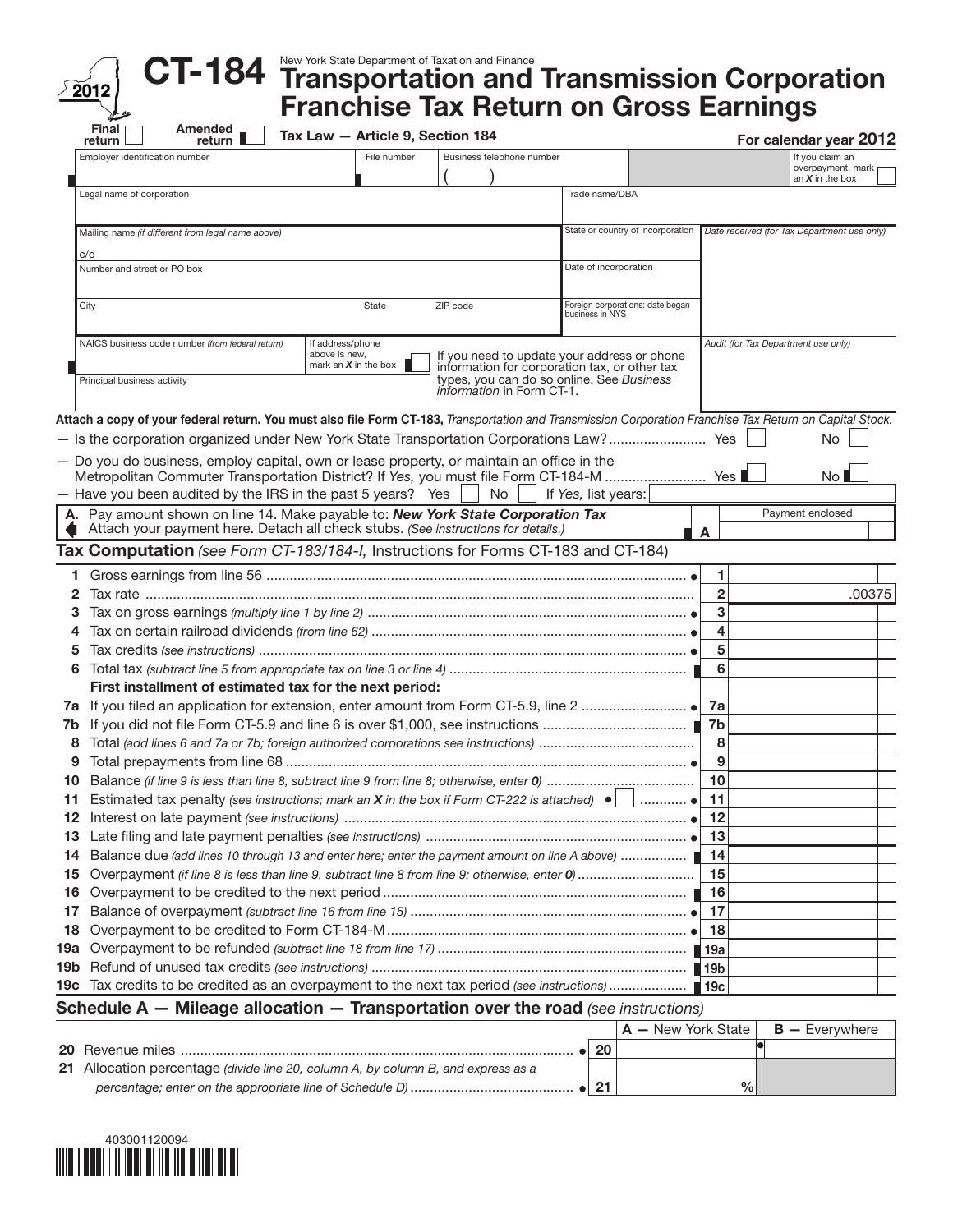| Schedule B - Corporations principally engaged in local telephone business                         |  |  |     |  |  |  |
|---------------------------------------------------------------------------------------------------|--|--|-----|--|--|--|
|                                                                                                   |  |  |     |  |  |  |
| 23 One hundred percent of separately charged inter-LATA, interstate,                              |  |  |     |  |  |  |
| and international telecommunication services sold to customers                                    |  |  |     |  |  |  |
|                                                                                                   |  |  |     |  |  |  |
| 24 Thirty percent of separately charged intra-LATA toll service                                   |  |  |     |  |  |  |
| (including interregional calling plan services) sold to customers                                 |  |  |     |  |  |  |
|                                                                                                   |  |  |     |  |  |  |
|                                                                                                   |  |  | 25  |  |  |  |
| 26 Total New York State gross operating revenue of a local telephone business subject to tax      |  |  |     |  |  |  |
|                                                                                                   |  |  | -26 |  |  |  |
| Schedule C - Allocation of gross operating revenue from telegraph corporations (see instructions) |  |  |     |  |  |  |
|                                                                                                   |  |  |     |  |  |  |

| Allocation - Accounting rule method                                                                                                     |  |  |                 |  |  |  |  |  |
|-----------------------------------------------------------------------------------------------------------------------------------------|--|--|-----------------|--|--|--|--|--|
| <b>28</b> Interstate gross operating revenue allocated to New York State  • 28                                                          |  |  |                 |  |  |  |  |  |
|                                                                                                                                         |  |  |                 |  |  |  |  |  |
| 30 Total allocated interstate and foreign gross operating revenue (add lines 28 and 29; attach report                                   |  |  |                 |  |  |  |  |  |
| filed with New York State Public Service Commission [ <i>maging maging minimum maging vith</i> New York State Public Service Commission |  |  | 30 <sub>1</sub> |  |  |  |  |  |

| Allocation - Formula rule method                                                                                                |    |                     |                 |    |   |
|---------------------------------------------------------------------------------------------------------------------------------|----|---------------------|-----------------|----|---|
| Include only property used in connection<br>with interstate transmission, foreign<br>transmission, or both                      |    | Α<br>New York State | B<br>Everywhere |    |   |
| <b>31</b> Average value of real property owned                                                                                  | 31 |                     |                 |    |   |
| 32 Average value of real property rented                                                                                        |    |                     |                 |    |   |
| (multiply the annual rent by eight)                                                                                             | 32 |                     |                 |    |   |
| 33 Average value of tangible personal                                                                                           |    |                     |                 |    |   |
|                                                                                                                                 | 33 |                     |                 |    |   |
| <b>34</b> Average value of tangible personal property                                                                           |    |                     |                 |    |   |
| rented (multiply the annual rent by eight)                                                                                      | 34 |                     |                 |    |   |
| 35 Average value of intangible assets                                                                                           | 35 |                     |                 |    |   |
| 36 Average value of extraterrestrial property                                                                                   | 36 |                     |                 |    |   |
| 37 Total (add lines 31 through 36)  • 37                                                                                        |    |                     |                 |    |   |
|                                                                                                                                 |    |                     |                 | 38 | % |
| Interstate gross operating revenue $\bullet$ ( $\_\_\_\_\_\_$ x $\_\_\_\_\_$ % from line 38) (see instructions) $\bullet$<br>39 |    |                     |                 | 39 |   |
| 40 Foreign gross operating revenue $\bullet$ (__________ x ______ % from line 38) (see instructions) $\bullet$                  |    |                     |                 | 40 |   |
|                                                                                                                                 |    |                     |                 | 41 |   |
| 42 Total intrastate, interstate, and foreign gross operating revenue (add lines 27 and 30, or                                   |    |                     |                 |    |   |
|                                                                                                                                 |    |                     |                 | 42 |   |
| Schedule D - Tax computation based on gross earnings from business in New York State                                            |    |                     |                 |    |   |

43 Gross receipts from business and other sources *(total from federal return)* ......................................... 43

## Gross receipts from transportation and transmission allocated to New York State

|  | Gross receipts | Allocation % from line 21 |    |  |
|--|----------------|---------------------------|----|--|
|  |                | %                         |    |  |
|  |                | %                         |    |  |
|  |                |                           | 46 |  |